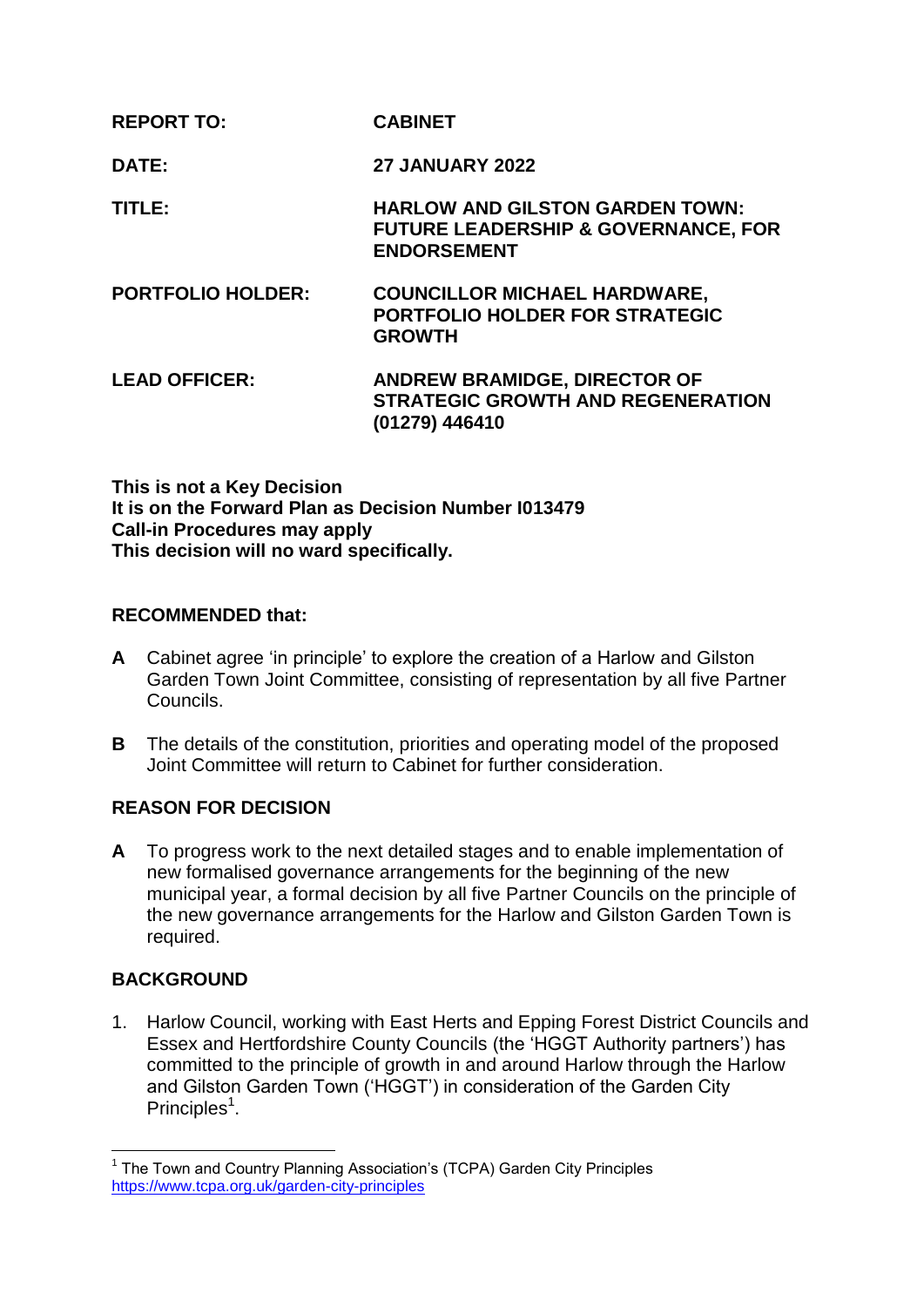2. The HGGT Authority partners have set out a Vision for this growth (the 'HGGT Vision'):

> "The pioneering New Town of Gibberd and Kao will grow into a Garden Town of enterprise, health and sculpture at the heart of the UK Innovation Corridor. Harlow and Gilston will be a joyful place to live with sociable streets and green spaces; high quality homes connected to fibre optic broadband; local centres accessible by walking and cycling; and innovative, affordable public transport. It will set the agenda for sustainable living. It will be adaptable, healthy, sustainable and innovative."

- 3. HGGT will enable approximately 16,000 new homes by 2033 with an additional 7,000 delivered beyond that. To bring these homes forward the Garden Town will require over £1.7 billion of infrastructure investment into transport, education, healthcare, emergency services, community facilities, open space, sports and leisure, utilities and flood defences.
- 4. The growth will cross the boundaries of the five HGGT Authority partners and the Garden Town initiative was originally established under the 'Duty to Cooperate' arrangements to reach common agreement between those partners.
- 5. The scale of planned activities poses a significant delivery challenge to the HGGT Authority partners and this report outlines the options for the future governance of the HGGT project.
- 6. It sets out the work carried out by officers, the HGGT Board and the governance Task and Finish group (the 'HGGT Governance T&F Group') established by that Board, in appraising options and their recommendation, in principle, to explore the proposal of a HGGT Joint Committee. This report recommends Cabinet approval, in principle, of that decision to the establishment of a HGGT Joint Committee.
- 7. In early Summer 2021, a piece of research was commissioned on behalf of the HGGT Authority partners. The purpose of the research was to formally review the HGGT Authority partners' understanding of the purpose of the HGGT partnership to ensure the significant growth and investment through both the public and private sectors will enable achievement of the HGGT Vision. The research work was completed in July 2021 and the Final Report is attached as Appendix A to this report.
- 8. The interim findings of the report were reported to the HGGT Board at its meeting on 14 June 2021. It was accepted that there were key drivers for a governance refresh which included:
	- a) Lack of formal governance arrangement and inequitable risk share between the Partners:
	- b) The necessity for a strategic 'single view' oversight of the Garden Town Programme;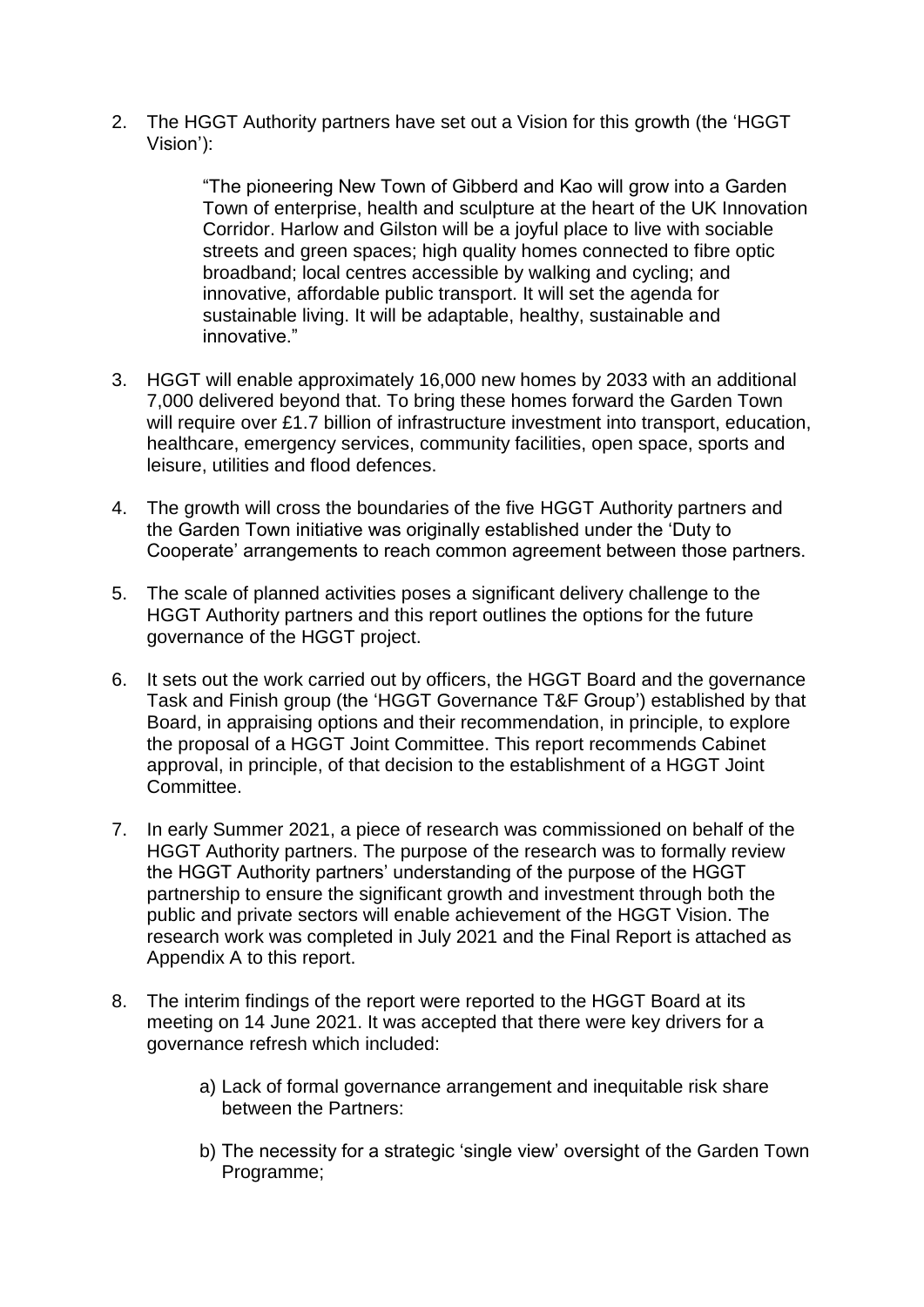- c) Speedier agile decision-making to match the pace of the Project and the importance of current growth priorities;
- d) Commitments to central government to accelerate growth to a specific housing trajectory by March 2025; and
- e) A greater appetite for dealing with difficult strategic cross-boundary issues
- 9. At that meeting the Board also considered advice on governance and next steps, and agreed the following recommendations:
	- a) The establishment of a T&F Group with the primary objective of making recommendations on interim governance arrangements and, in due course, developing the future governance structure for the HGGT partnership.
	- b) That the T&F Group membership is comprised of two representatives from each of the five partner local authorities – being a lead Member and a lead officer.
	- c) That the T&F Group advises the HGGT Board to make recommendations to the Partner Authorities' to take the necessary formal decisions, including enabling any appropriate delegations, for the governance structure for the HGGT partnership with the aim of submitting draft proposals in late summer 2021, with any formal decisions by the Partner Authorities to commence scheduling by no later than October 2021 with a view to implementation in the current financial year.
- 10. Since June 2021, the HGGT Authority partners have been undertaking a formal review of the governance arrangements for the HGGT partnership project. As part of this review, the HGGT Governance T&F Group was established, consisting of one Member and one Senior Officer representative from each of the five HGGT Authority partners.
- 11. At its meeting on 13 July 2021, having explored a number of options, the HGGT Governance T&F Group instructed officers to undertake further work to provide a detailed proposal for the establishment of a Joint Committee with the ambition of establishing this by May 2022.
- 12. This work has and continues to progress assisted by input from HGGT legal advisers, Weightmans LLP.
- 13. As background, the following sections of the report set out the case for change in governance arrangements and the options considered by the HGGT Governance T&F Group.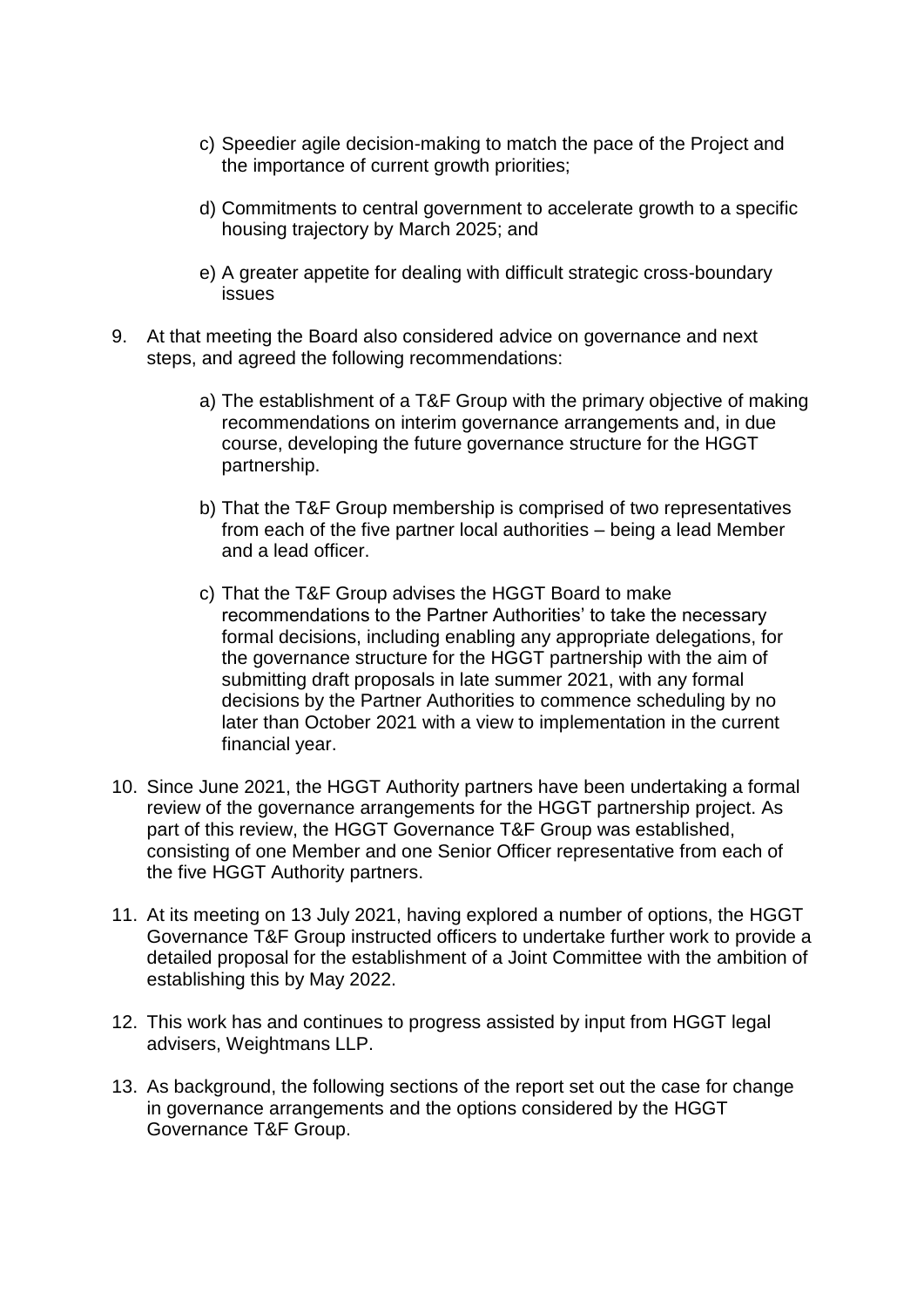### **HGGT Governance Arrangements – The Case for Change**

- 14. HGGT's ambition is to deliver 16,000 new homes by 2033, and 7,000 more in the years that follow, creating four new Garden neighbourhoods in and around Harlow and the supporting transport (and other) infrastructure to sustain growth on this scale.
- 15. The project has been managed through an informal collaborative process with an advisory Board which has no decision-making powers but rather endorses guidance and approaches with recommendations (where necessary) presented to each Council for approval and decision through their respective existing constitutional decision-making processes.
- 16. There is a significant risk that unless a more streamlined and robust governance structure is put in place that the HGGT Authority partners' strategic ambition for the Garden Town will not be delivered to trajectory and to the HGGT Vision each partner has agreed.
- 17. Also, the Council's individually and collectively are already exposed to considerable risk in terms of governance, aspirations, and finances due to a failure to formally agree risk share. There is no overarching agreement setting out how those risks are to be allocated and shared between the partners.
- 18. It is crucial to note that whatever governance model is used for the project moving forward there will doubtless be a need to commit more dedicated resources/delivery teams to the HGGT project as delivery work intensifies which is then likely to reduce.
- 19. It is also likely that blended delivery mechanisms (governance structures and contractual collaboration) will be proposed to achieve economies of scale. Any proposed process will need to take account of the statutory and geographic responsibilities currently held by each partner.

### **Governance Options Considered**

- 20. The HGGT Governance T&F Group in July 2021, considered an assessment of four governance options advised by HGGT legal advisors, Weightmans LLP. The four options were as follows:
- 21. Option 1 Status Quo Informal Partnership
	- a) Key Features: Informal arrangement, HGGT Board has no decisionmaking powers and underpinned by non-binding memoranda of understanding not legally binding agreements between the Councils.
	- b) Key Pros: Flexible, retains autonomy of decision making for the Councils, relatively inexpensive to operate.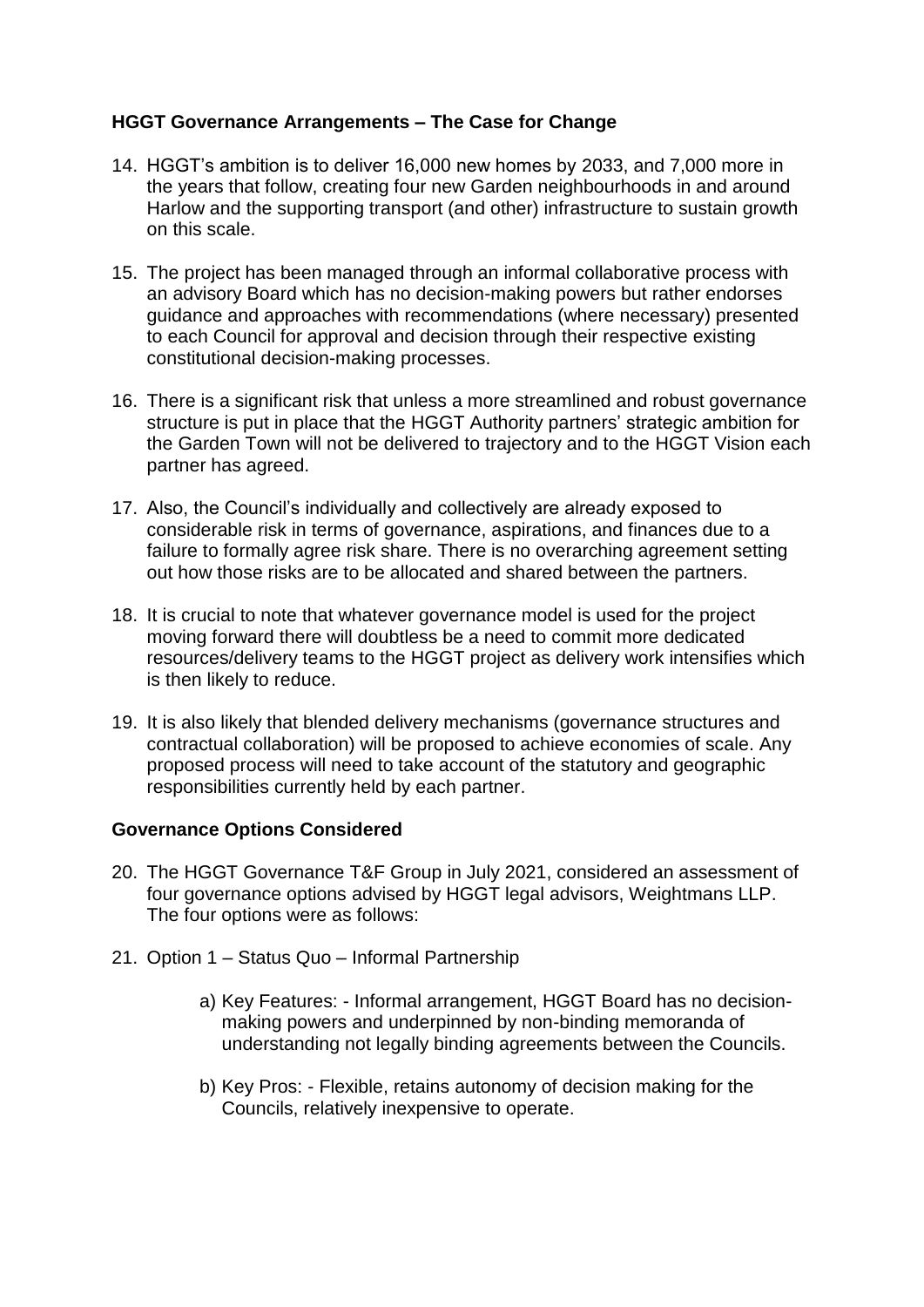- c) Key Cons: Slow and cumbersome decision making, significant exposure to risk without clear sharing mechanisms, lack of clear focus on delivery of the project.
- 22. Option 2 Joint Committee/Lead Authority supported by Inter Authority Agreement / Contractual Joint Ventures
	- a) Key Features: Joint committee with members appointed by all Councils and responsibilities in relation to the project agreed by all Councils, underpinned by resourcing through a Lead Authority Model and an Inter Authority Agreement setting out which authority will lead on key aspects of the project (e.g. Town Centre or Sustainable Transport STCs), how decisions will be made, how risks will be allocated and shared. Contractual joint ventures/collaboration agreements would be utilised between the Partners for delivery on a project by project basis (e.g. Sustainable Transport Corridors). County Councils would continue to act as local highway authority and District Councils would continue to act as local planning authority. The membership of the joint committee would need to be agreed but would likely be 1 or 2 members appointed by each authority. Voting would normally be in accordance with usual local authority principles of simple majority with chair exercising casting vote.
	- b) Key Pros: Quicker decision making, tried and tested model, relatively cost effective and quick to establish (6-12 months).
	- c) Key Cons: The HGGT Partnership lacks critical resources / staff and annual budgets dedicated to HGGT delivery teams (policy/ oversight/ programme management functions); Partners need to make tough decisions on resourcing with relative speed and urgency; risk of Joint Committee not functioning effectively without equitable share of resources and financial risk by partners hence we recommend Lead Authority Model/ Inter Authority Agreement.
- 23. Option 2A Joint Planning Committee
	- a) Key Features: Potentially three of the Partners, namely the district Councils and local planning authorities (LPA) for the Garden Town (i.e. East Herts, Epping Forest and Harlow) would merge their planning functions by delegation to a single joint planning committee. The Joint Planning Committee would comprise members from all the constituent LPAs who would make decisions (whether to grant or refuse) planning applications within the Garden Town or potentially straddling Garden Town boundaries. This option can be utilised alongside Option 2: Joint Committee or as a standalone proposal.
	- b) Key Pros: Greater prominence of HGGT and the HGGT Vision, effective coordination and enhanced expertise of both members and officers dedicated to the Garden Town Joint Planning Committee; aligned with Garden City Principles and Partner Objectives to deliver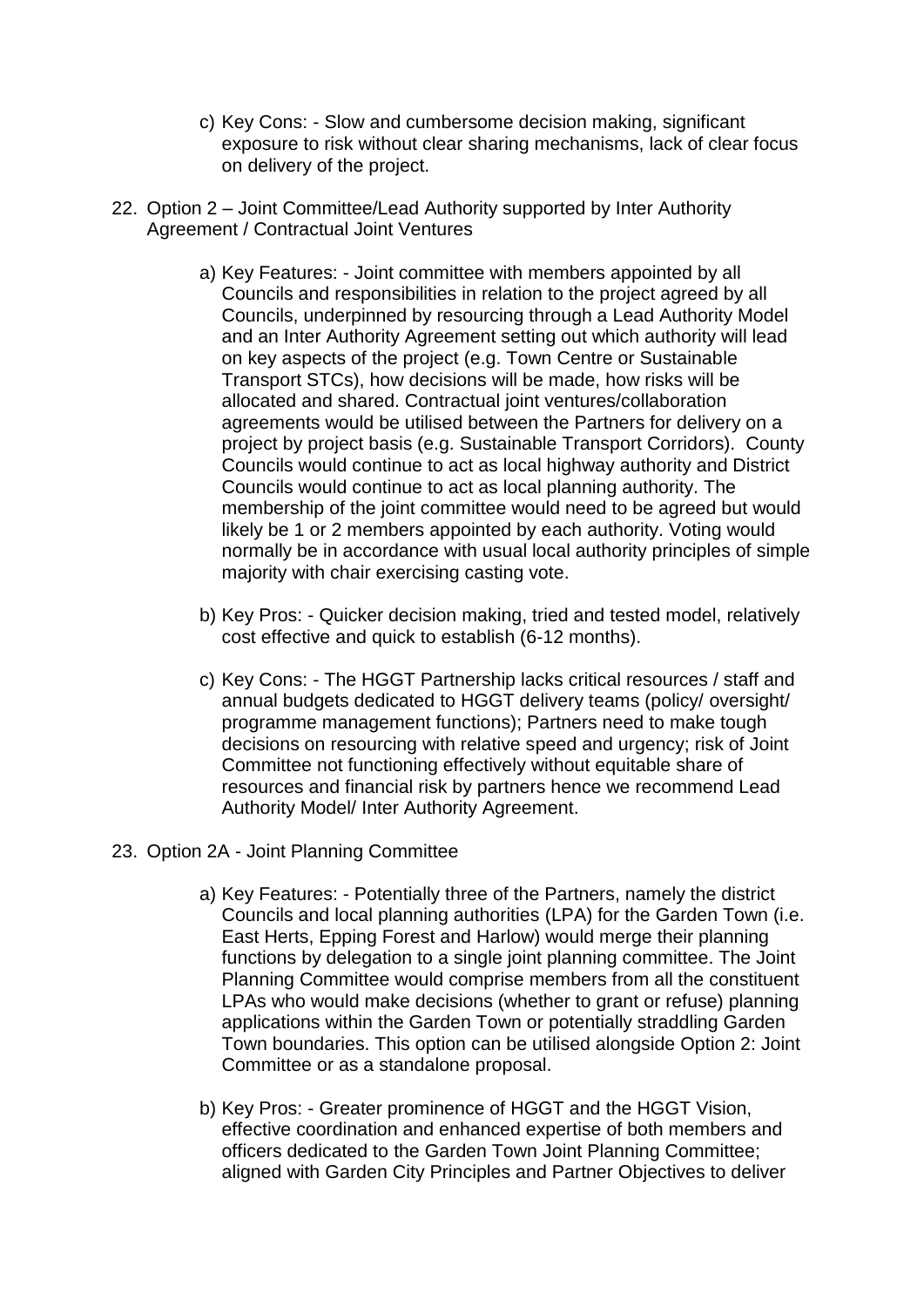cohesive Garden Town communities through a consistent approach to strategic planning issues.

- c) Key Cons: Perceived loss of planning powers or democratic deficit; cost v benefit analysis would be required to justify a Joint Planning Committee.
- 24. Option 3 Locally Led Development Corporation
	- a) Key Features: There are different types of development corporation. They do not have longevity and are not intended as long term or legacy solutions. Urban and Mayoral development corporations have not been included as they are centrally led and cede control of planning and compulsory purchase powers to central government (via Secretary of State). A locally led new town development corporation, with planning and compulsory purchase powers, set up specifically to enable local oversight and delivery of new town developments is ostensibly suited to the objectives and principles of delivering a new Garden Town. Numerous considerations such as the current status of the project, ceding powers, the necessity and costs of merging in-house functions of the partners (e.g. policy, development management, capital delivery teams etc.), would need to be explored. High capital and revenue costs combined with the complexity of setting up a Locally Led Development Corporation which includes two rounds of consultation and a parliamentary process warrant further appraisal and financial modelling before proceeding.
	- b) Key Pros: Clarity of roles and functions; single entity with a clear strategic focus on delivering the HGGT Vision and developments: consistency of application of planning policy and principles; policy making, planning and compulsory purchase powers in a single entity.
	- c) Key Cons: Loss of control for individual Partner authorities, time and costs required to set up (from current position to a Locally Led Development Corporation being operational estimate at two to three years); Locally Led Development Corporations subject to current reform by Government; most effective /appropriate in earlier stages of the project, complex to set up - need for a parliamentary order and extensive work prior to that being obtained.
- 25. Option 4 Future Legacy Stewardship Body
	- a) Key Features: The primary purpose of a Future Legacy Stewardship Body is to add value to the new community through the management and maintenance of community assets, open space and public realm and developing services required by residents. Typically, stewardship bodies are constituted not for profit entities (e.g. land trust or community interest company among others). The role of a stewardship body is an evolving one. It is essential that stewardship is considered at planning application stages and that a long term stewardship strategy is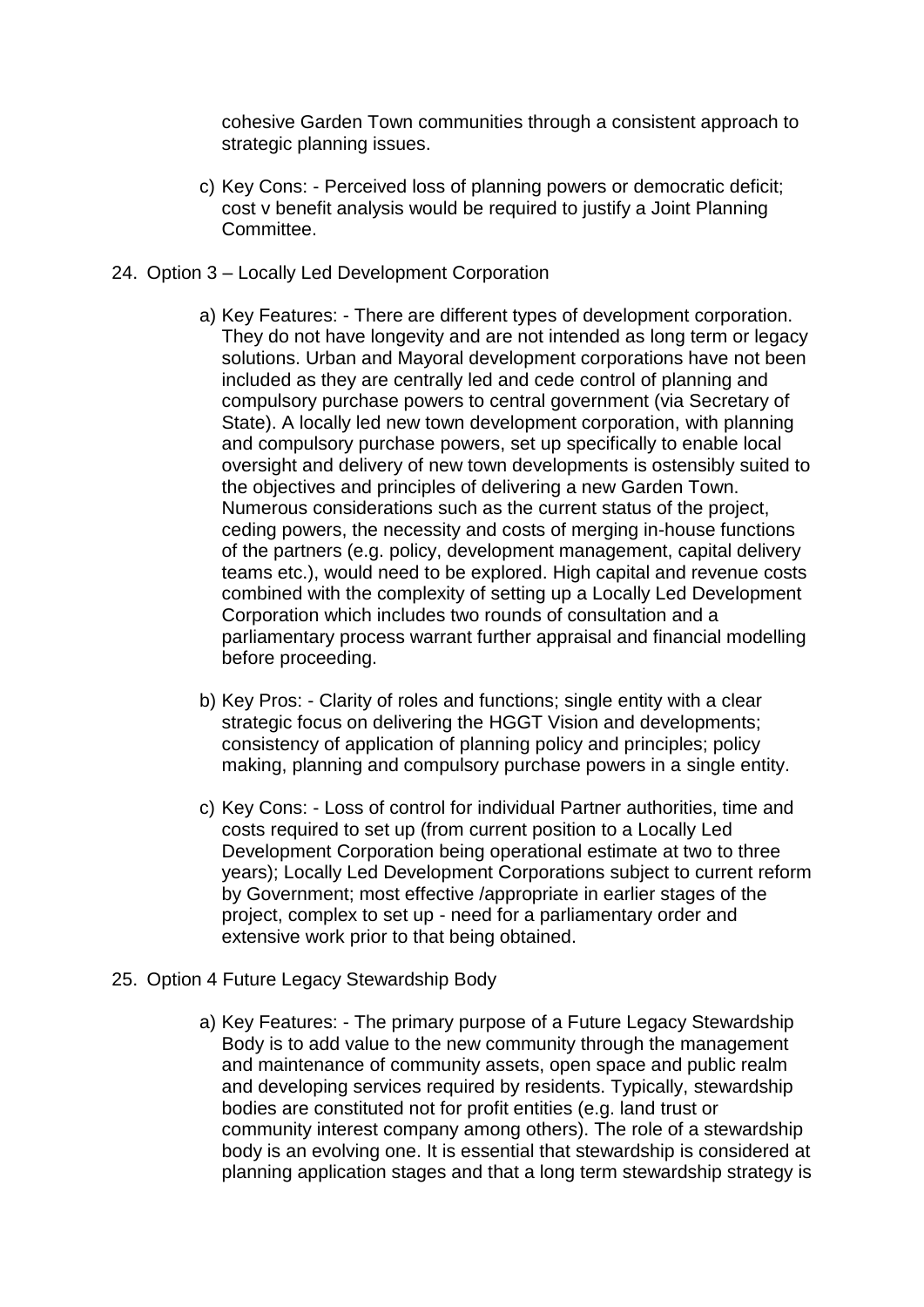aligned with the approach at planning application stage to secure stewardship of assets in perpetuity.

- b) Key Pros: Early planning for long term stewardship of community assets is an integral part of delivering a Garden Town in line with the established principles; vision and best practice; it is a necessity (not an option) to plan for long term stewardship; places the community centre stage in managing the assets and infrastructure of the Garden Town.
- c) Key Cons: Significant liabilities associated with long term maintenance of assets which are typically a developer responsibility and so further analysis required as to whether HGGT would wish to take on this liability or provide an oversight role; risk of fragmented stewardship and failure to realise its full potential to ensure the success of the Garden Town as a community.
- 26. In order to progress work to the next detailed stages and to enable implementation of new formalised governance arrangements for the beginning of the new municipal year, a formal decision by all five HGGT Authority partners on the principle of the new governance arrangements for HGGT is required.

### **ISSUES/PROPOSALS**

27. The purpose of this report is to enable consideration of the HGGT Governance Option Recommendation by the Cabinet and to formally confirm its agreement, in principle.

### **Governance Options Recommendation**

- 28. The HGGT legal advisors recommend that Partners proceed with Option 2: HGGT Joint Committee plus lead local authority model. This option was considered to offer the best opportunity for the improved, streamlined and robust governance required to move forward with the appropriate programme and risk management in place. It was also considered to be achievable within a realistic timescale - anticipated to take 6-12 months (relative to the Partners commitment of time and resources).
- 29. Option 2 was considered to meet the Partners' view that the focus of the new governance arrangements needs to be on putting in place (i) appropriate policy to secure infrastructure contributions that enable the Garden Town growth and (ii) mechanisms for delivery and oversight of programme. On this basis, Option 2A – a joint planning committee was not considered to be desirable for the Partners' at this point in time.
- 30. The principal reason Option 3 Locally Led Development Corporation should not be pursued was due to the resources and time to set up such a body and the stage which the project has reached. The advisors noted that there are undoubtedly benefits of a Locally Led Development Corporation but that given the circumstances and stage at which HGGT is, the pros are currently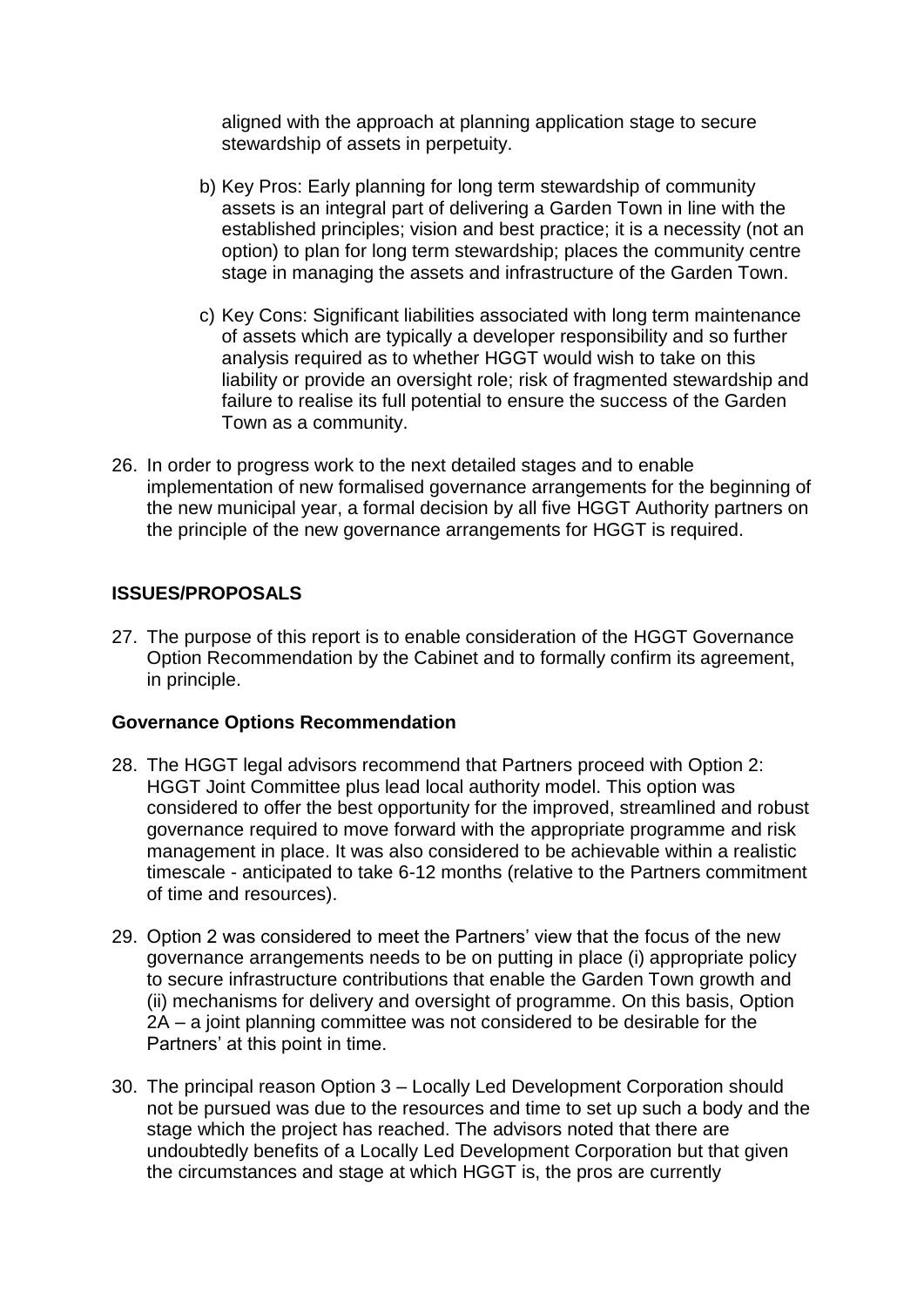outweighed by the cons. The advisors noted that if the Partners wish to pursue a Locally Led Development Corporation further this would not preclude a phased approach setting up a joint committee which could lead on the creation of a Locally Led Development Corporation.

- 31. The advice was clear that creation of a stewardship body would be essential whatever governance option is adopted and the Partners should include the work necessary to plan and set up such a body whichever governance model is adopted.
- 32. The HGGT Governance T&F Group considered the Weightmans LLP advice and agreed Option 2, the establishment of a joint committee, be taken to the next meeting of the HGGT Governance T&F Group as a detailed proposal, and that the design and creation of a stewardship body should be brought forward as part of this option.
- 33. Following this meeting of the HGGT Governance T&F Group, officers were instructed to undertake further work to develop a detailed proposal for the establishment of a Joint Committee and creation of a stewardship body.

### **Next Steps**

34. If the recommendation is approved by the partner councils further work will be undertaken as set out below to progress to the detailed stages of working up the delegations and operating model of a Joint Committee:

| Task                                                                    | Who needs to do<br>it                                              | By when                                           | <b>Status</b>  |
|-------------------------------------------------------------------------|--------------------------------------------------------------------|---------------------------------------------------|----------------|
| Agree joint committee<br>responsibilities                               | <b>Partner Councils</b>                                            | Working group<br>negotiations July-<br>April 2022 | Underway       |
| Draft Terms of<br>Reference for Joint<br>Committee                      | Legal advisors - to<br>be agreed by all<br><b>Partner Councils</b> | First Draft -<br>September 2021                   | Underway       |
| Draft rules of<br>procedure for Joint<br>Committee                      | Legal advisors - to<br>be agreed by all<br><b>Partner Councils</b> | First draft -<br>February 2022                    | Underway       |
| Draft Heads of Terms<br>for Inter Authority<br>Agreement                | Partner Councils /<br>legal advisors                               | First draft - March<br>2022                       | Underway       |
| Draft report to HGGT<br>Board on proposed<br>governance<br>arrangements | HGGT team / legal<br>advisors                                      | Dec/January 2022                                  | Underway       |
| Final report to HGGT<br>Board                                           | HGGT team / legal<br>advisors                                      | June 2022                                         | To be actioned |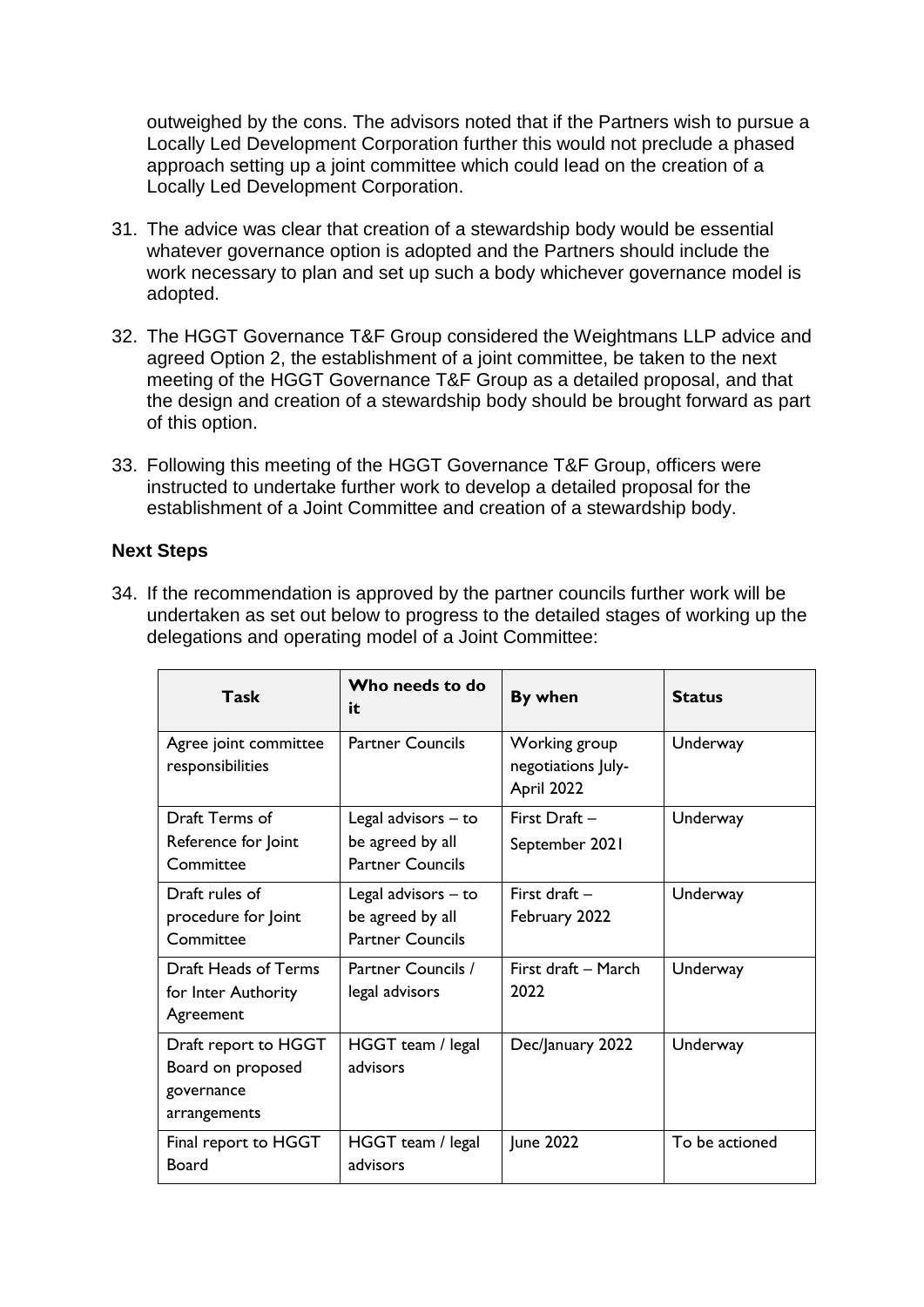| Draft final report to<br>Councils                                              | Partners / HGGT<br>Team / legal advisors            | <b>July 2022</b> | To be actioned |
|--------------------------------------------------------------------------------|-----------------------------------------------------|------------------|----------------|
| Draft report for<br>Council executives and<br>full councils                    | Partner Councils /<br>legal advisors                | <b>July 2022</b> | To be actioned |
| Executive approvals for<br>joint committee and<br>Inter Authority<br>Agreement | <b>Partner Councils</b>                             | <b>July 2022</b> | To be actioned |
| Council approvals /<br>appointments for joint<br>committee                     | <b>Partner Councils</b>                             | <b>July 2022</b> | To be actioned |
| Joint committee begins<br>operation                                            | Partner Councils /<br>HGGT Team / legal<br>advisors | Sept 2022        | To be actioned |

### **IMPLICATIONS**

### **Strategic Growth and Regeneration**

As set out in the report. Not to approve 'in principle' the HGGT Future Leadership and Governance recommendation would mean that the HGGT Authority partners would not be able to progress work on shaping new governance arrangements as a partnership that will be necessary to progress delivery of the Garden Town as the project moves from a policy to a delivery phase.

**Author: Andrew Bramidge, Director of Strategic Growth and Regeneration** 

### **Finance**

As contained in the report. **Author: Simon Freeman, Deputy to the Chief Executive and Director of Finance**

### **Housing**

As contained in the report. **Author: Andrew Murray, Director of Housing**

### **Communities and Environment**

As contained in the report. **Author: Jane Greer, Director of Communities and Environment**

### **Governance and Corporate Services**

The Council has the power to enter into Joint arrangements with other authorities by virtue of the Local Government Act 1972 or Local Government Act 2000. A further report and approval to any arrangement would be required by either Council and/or Cabinet once proposals are formulated. The further report would need to set out the specifics and legal basis for the discharge of those functions.

**Author: Simon Hill, Director of Governance and Corporate Services**